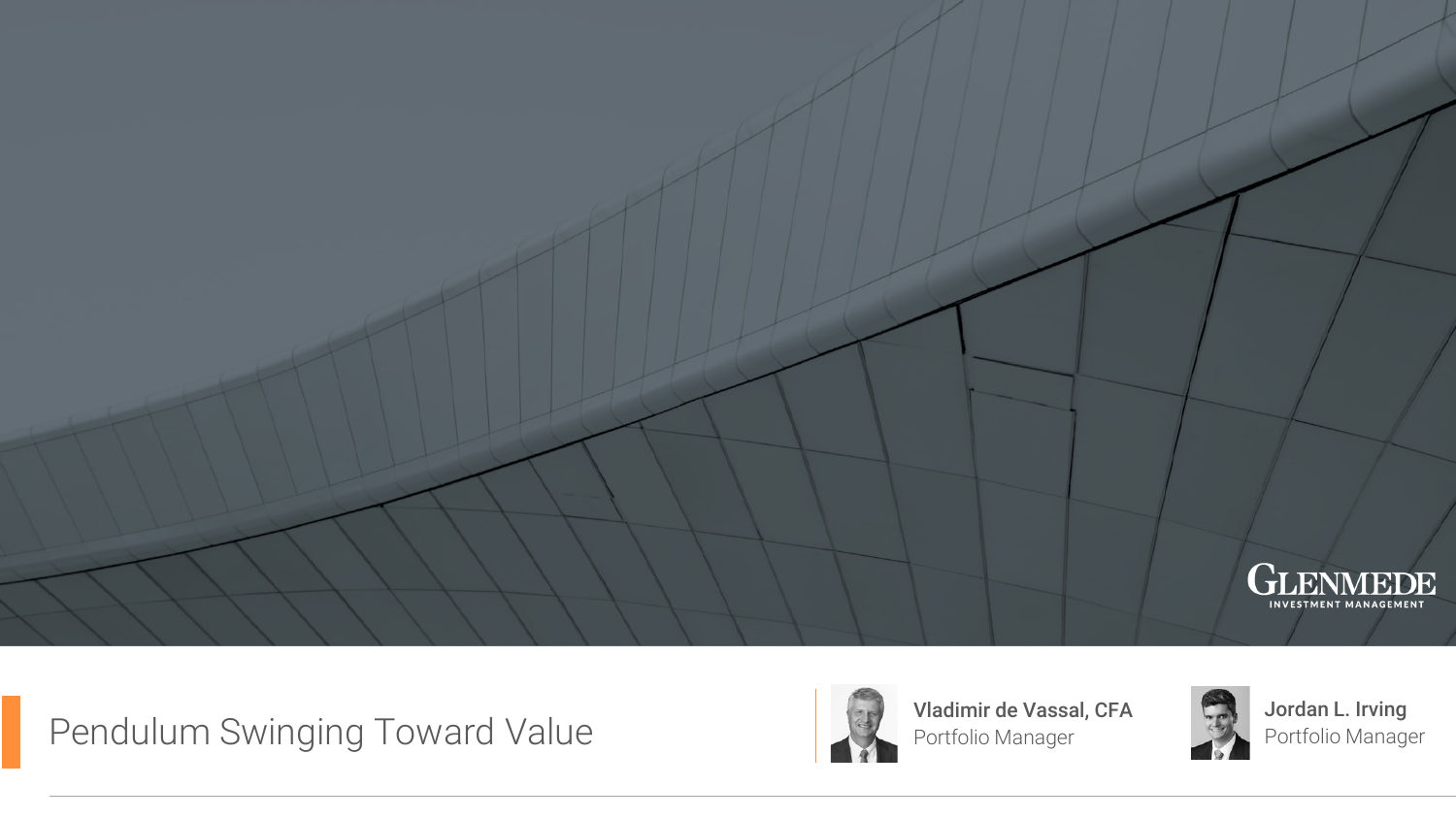# Value versus Growth



*Sources: Glenmede Investment Research and FactSet*

*All data as of 2/28/2021, unless otherwise noted. This represents past performance which is not indicative of future results. For Institutional Investor Use Only.*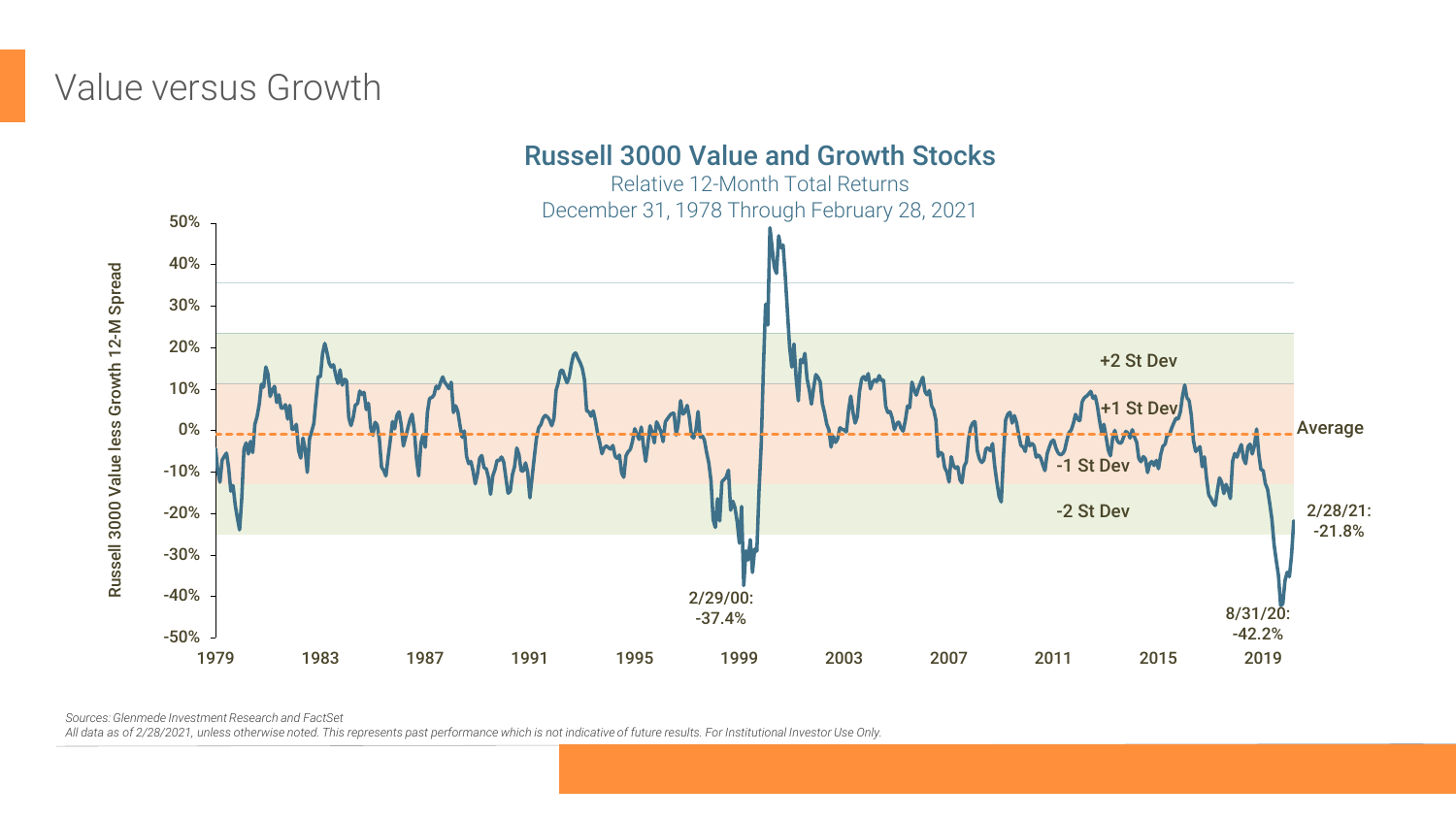# Value Cycles



|                                      | <b>Duration in Months</b> |               |     | Relative 12-M Return (%) |         |        |  |
|--------------------------------------|---------------------------|---------------|-----|--------------------------|---------|--------|--|
|                                      | Average                   | Min           | Max | Average                  | Min     | Max    |  |
| <b>Total Length of Value Cycle</b>   | 48                        | 17            | 107 |                          |         |        |  |
| Drawdown Periods                     | 25                        | 10            | 76  | $-14.7$                  | $-46.8$ | $-2.2$ |  |
| <b>Recovery Periods</b>              | 22                        | 5             | 61  | 30.7                     | 6.2     | 45.5   |  |
| Latest Drawdown Cycle - 7/20         |                           | 40 Months     |     |                          |         |        |  |
| <b>Relative Minimum Return (12M)</b> |                           | -28.8 Percent |     |                          |         |        |  |

*Sources: Glenmede Investment Management and FactSet, https://mba.tuck.dartmouth.edu/pages/faculty/ken.french/data\_library.html*

\*Relative Book/Price Performance based on Top versus Bottom 12-Month Quintile Returns of stocks on NYSE, AMEX or NASDAQ (Book to market, equal weight). Value cycles defined as six or more consecutive months of outperforman returns. All data as of 2/28/2021, unless otherwise noted. The views expressed represent the opinions of the portfolio managers. There can be no assurance that the same factors would result in the same index contributions, *made in the future. Past performance is not indicative of future performance. For Institutional Investor Use Only.*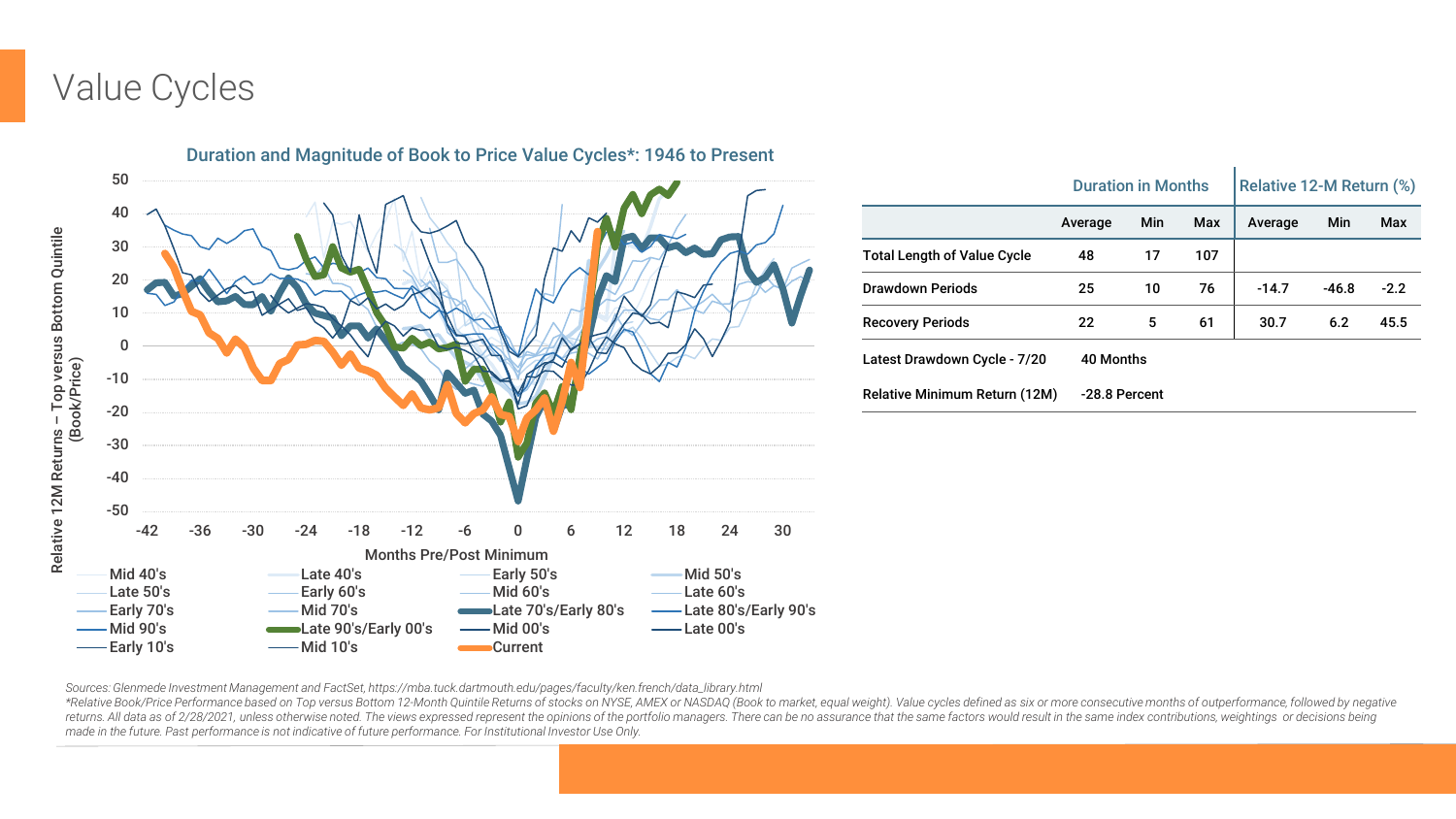# Value Cycles versus Interest Rates



*Sources: FactSet and Glenmede Investment Management LP (post 1995 – relative price/book performance is on a sector neutral basis)*

All data as of 2/28/2021, unless otherwise noted. The views expressed represent the opinions of the portfolio managers. There can be no assurance that the same factors would result in the same index contributions, weightin made in the future. In addition, the securities mentioned may or may not be currently held in the portfolio and are not a recommendation to buy or sell. Past performance is not indicative of future performance. For Institu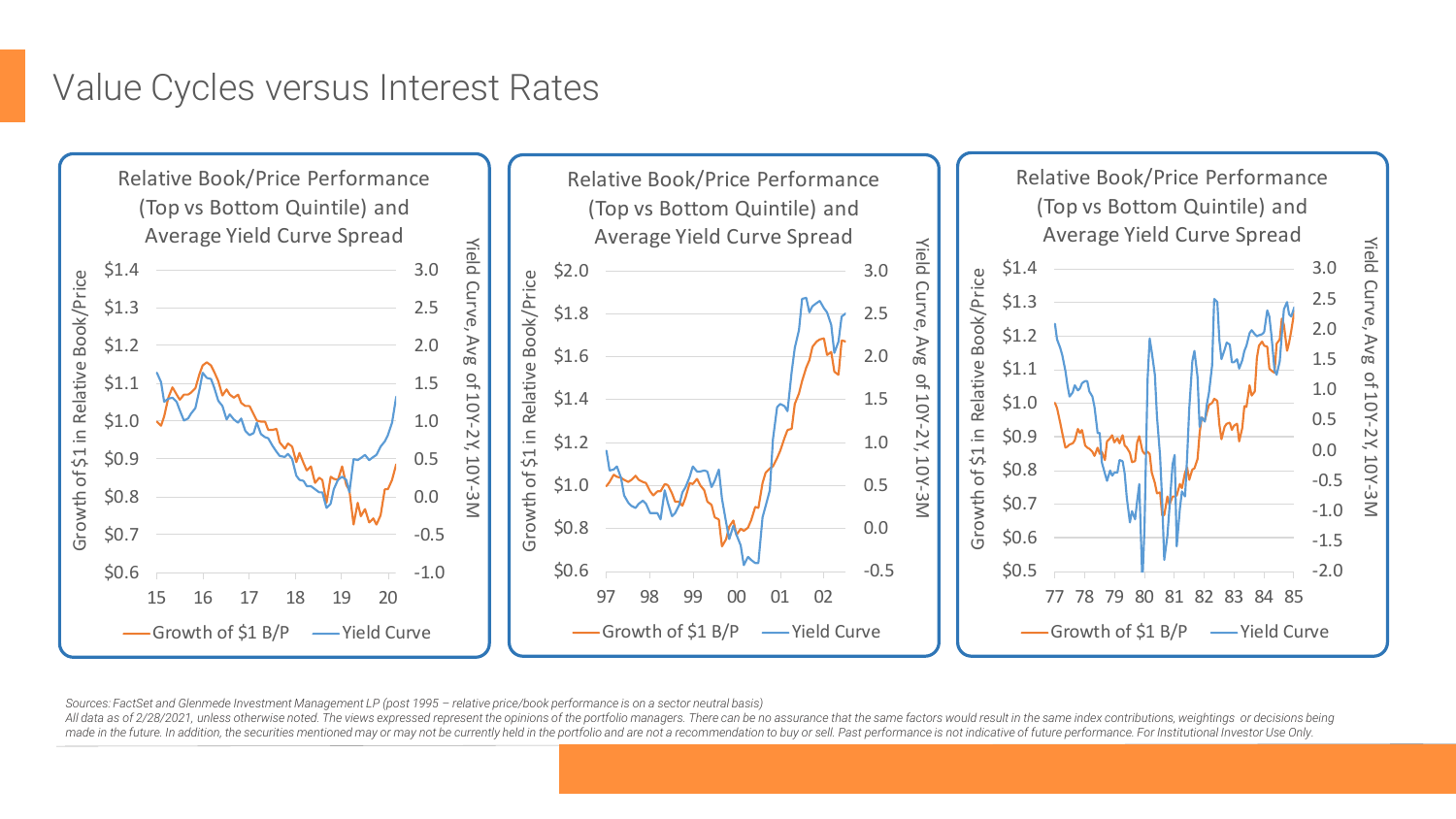Market Sell-Off and Subsequent Recoveries

#### Selected Index Returns – Major Bear Market Declines

(2/1/19-3/23/20, 8/28/08-3/9/09, 3/19/02-10/9/02)



*Sources: Glenmede Investment Research and FactSet*

*All data as of 12/31/2020, unless otherwise noted. This represents past performance which is not indicative of future results. For Institutional Investor Use Only.*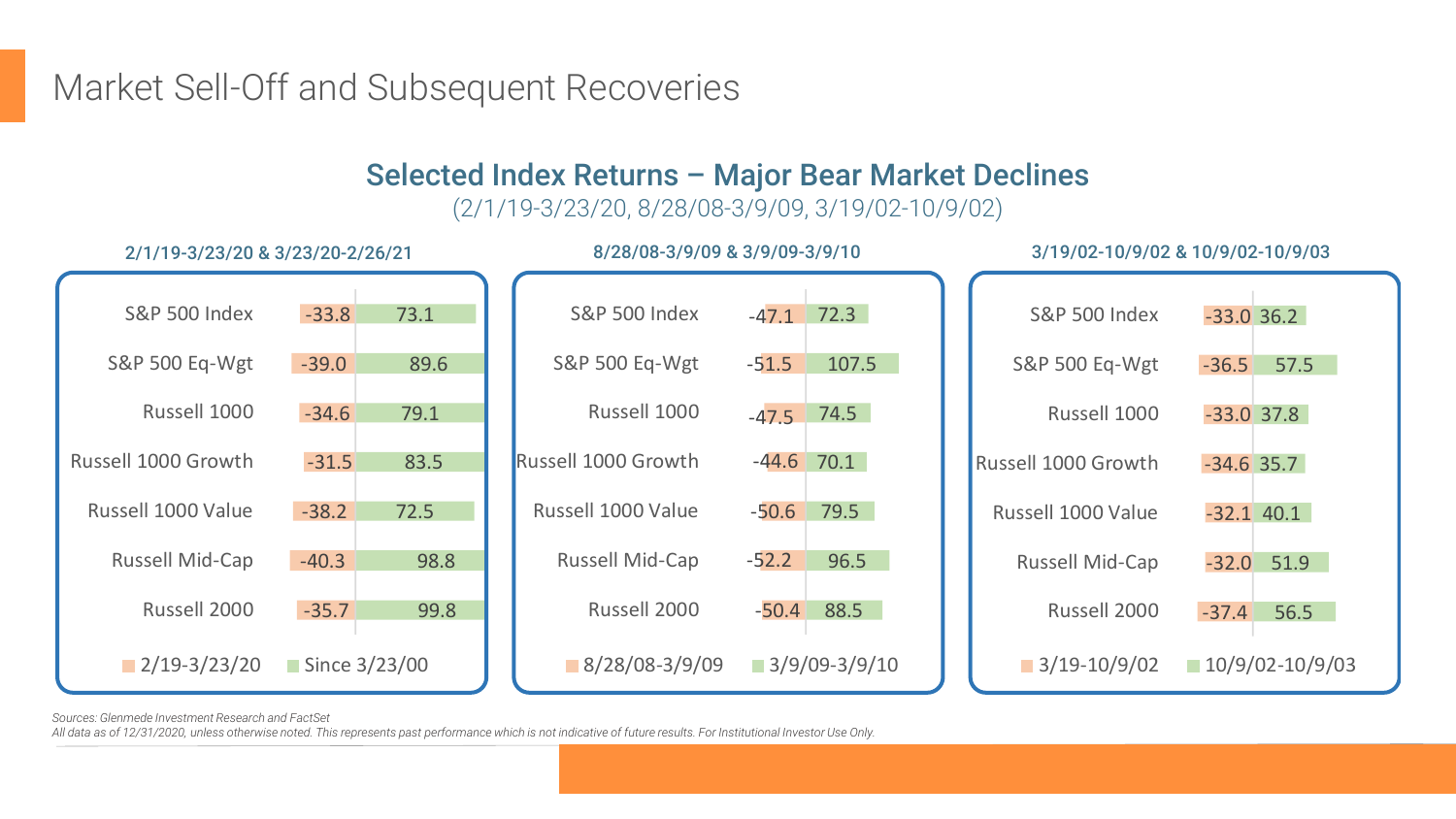# Earnings Growth

#### Earnings Growth Year/Year - 2022



*Sources: Glenmede Investment Research and FactSet, based on Annual Bottoms-Up Estimates (Tech+ represents the constituents of the technology sector, plus Amazon, Alphabet, Facebook and Tesla) This represents the opinions and expectations of the portfolio managers. There can be no assurance that these opinions will be correct or expectations achieved.*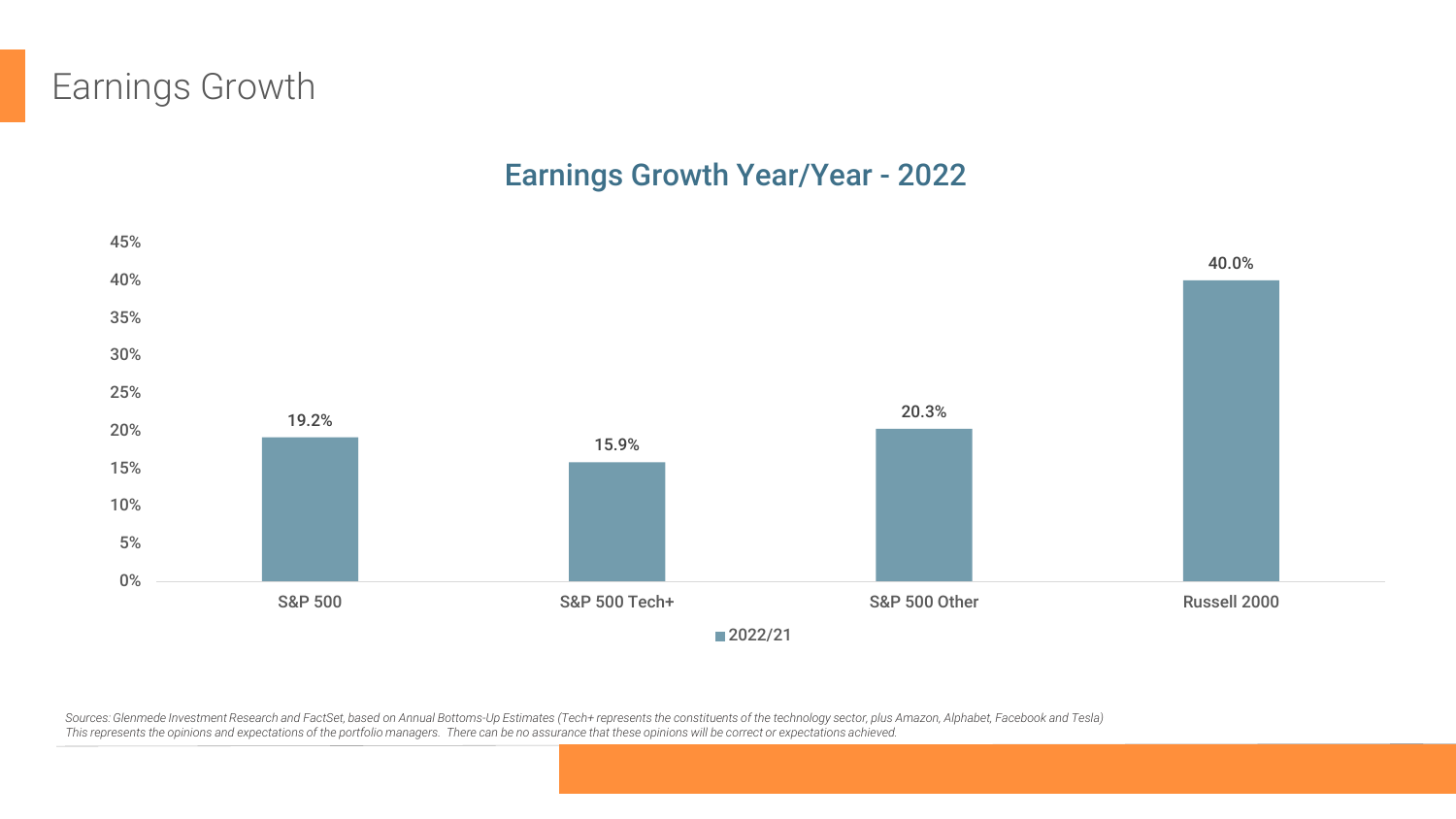#### Team contacts

#### Institutions, Consultants, Platforms and Sub -Advisory

Jeffrey W. Coron, CIMA Director of Institutional Sales Direct: 215 -419 -6627 Email: jeffrey.coron@glenmede.com

#### Client Service

Kent E. Weaver, CFA Director of Sales and Client Service Direct: 215 -419 -6687 Email: kent.weaver@glenmede.com

#### **Advisors**

Jason Laird Business Development Officer Direct: 215 -419 -6902 Email: jason.laird@glenmede.com

Kevin Heckman, CFA Business Development Officer Direct: 215-419-6193 Email: kevin.heckman@glenmede.com

Jarrett Naiden, CIMA Business Development Associate Direct: 215 -419 -6793 Email: jarrett.naiden@glenmede.com